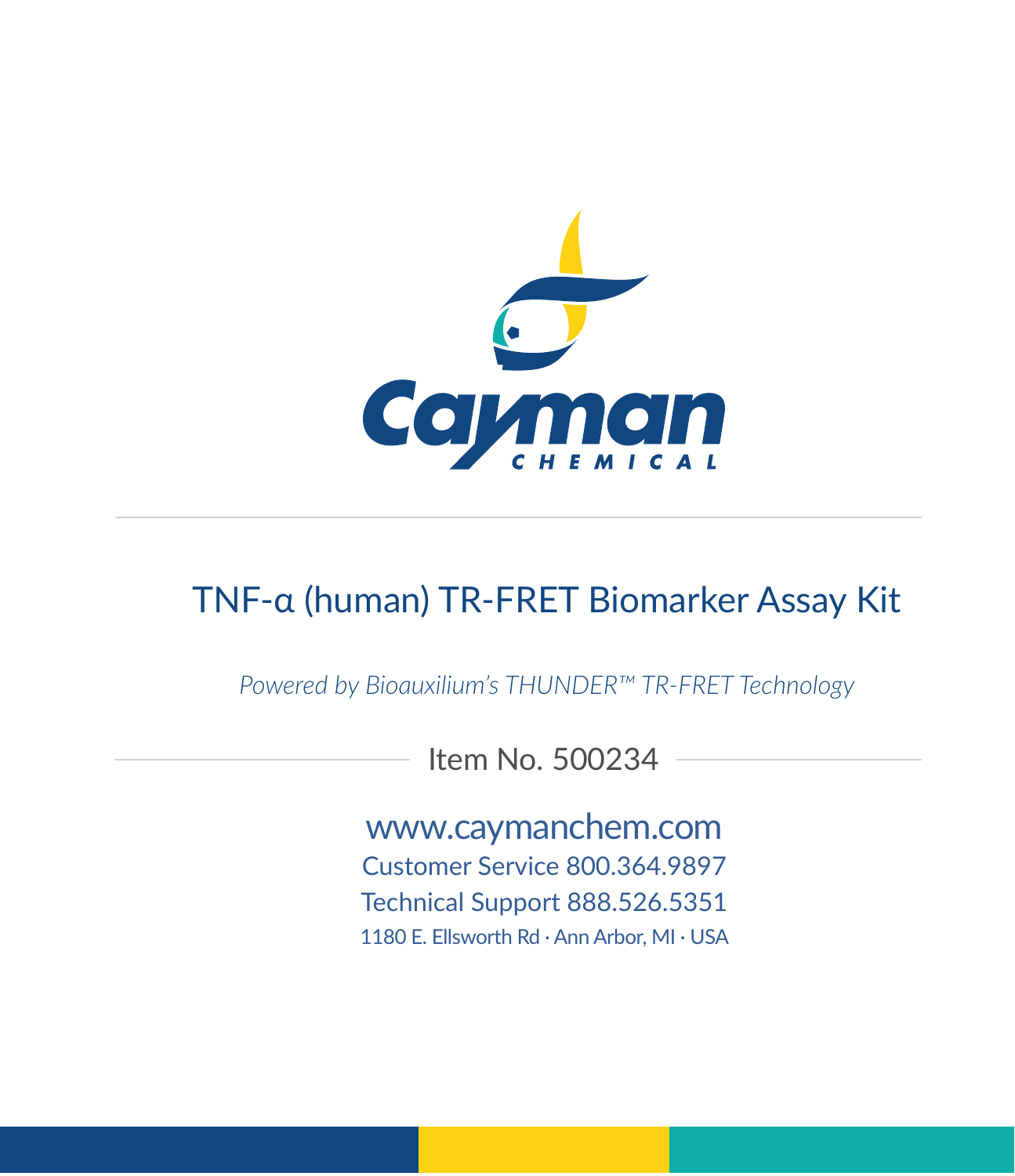### **TABLE OF CONTENTS**

| <b>GENERAL INFORMATION</b>   | <b>Materials Supplied</b><br>3                |
|------------------------------|-----------------------------------------------|
|                              | <b>Safety Data</b><br>3                       |
|                              | <b>Precautions</b><br>4                       |
|                              | <b>Before You Start</b><br>4                  |
|                              | If You Have Problems<br>4                     |
|                              | <b>Storage and Stability</b><br>4             |
|                              | THUNDER™ General Information<br>5.            |
|                              | 6<br><b>Materials Needed but Not Supplied</b> |
| <b>INTRODUCTION</b>          | <b>Background</b><br>7                        |
|                              | <b>About This Assay</b><br>$7^{\circ}$        |
|                              | <b>Principle Of This Assay</b><br>8           |
| <b>PRE-ASSAY PREPARATION</b> | <b>Reagent Preparation</b><br>9               |
|                              | 13 Sample Preparation                         |
| <b>ASSAY PROTOCOL</b>        | 14 Workflow                                   |
|                              | 14 Performing the Assay                       |
|                              | 15 TR-FRET Plate Reader Settings              |
| <b>ANALYSIS</b>              | 16 Calculations                               |
|                              | 17 Performance Characteristics                |
| <b>RESOURCES</b>             | 25 References                                 |
|                              | 26 Notes                                      |
|                              | 27 Warranty and Limitation of Remedy          |

### **GENERAL INFORMATION**

## **Materials Supplied**

| <b>Item Number</b> | <b>Item Name</b>                | 96 wells<br>Quantity/Size | 480 wells<br><b>Quantity/Size</b> |
|--------------------|---------------------------------|---------------------------|-----------------------------------|
| 400284             | Europium-Labeled TNF-α Antibody | $1$ vial/ $5$ µl          | $1$ vial/25 $\mu$ l               |
| 400285             | Acceptor-Labeled TNF-a Antibody | $1$ vial/20 $\mu$         | 1 vial/100 µl                     |
| 400296             | Assay Buffer 2 (5X)             | $1$ vial/ $1$ ml          | 3 vials/1 ml                      |

To request this kit in bulk quantities, please contact our Sales department. If any of the items listed above are damaged or missing, please contact our Customer Service department. Sales and Customer Service departments can be reached at (800) 364-9897 or (734) 971-3335. We cannot accept any returns without prior authorization.



! **WARNING:** THIS PRODUCT IS FOR RESEARCH ONLY - NOT FOR HUMAN OR VETERINARY DIAGNOSTIC OR THERAPEUTIC USE.

# **Safety Data**

This material should be considered hazardous until further information becomes available. Do not ingest, inhale, get in eyes, on skin, or on clothing. Wash thoroughly after handling. Before use, the user must review the complete Safety Data Sheet, which has been sent *via* email to your institution.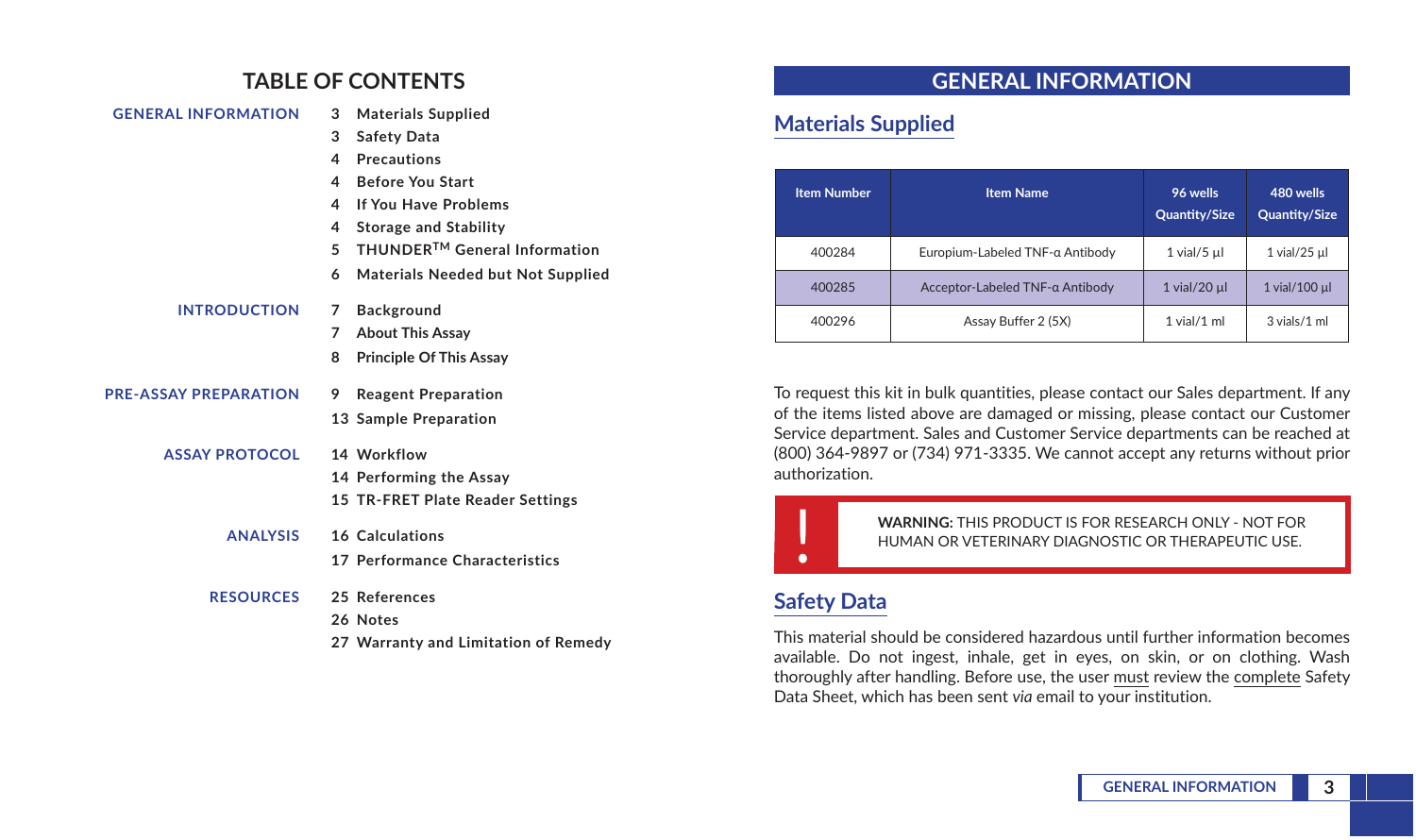### **Precautions**

#### **Please read these instructions carefully before beginning this assay.**

Do not mix or substitute reagents or materials from other kit lots or kits. Kits are quality control tested as a set of components and performance cannot be guaranteed if utilized separately or substituted.

We cannot guarantee the performance of the product outside the conditions detailed in this kit booklet.

## **Before You Start**

#### **Please note the following:**

ONLY white plates should be used for TR-FRET. DO NOT modify the assay protocol or volumes.

## **If You Have Problems**

#### **Technical Service Contact Information**

| Phone: | 888-526-5351 (USA and Canada only) or 734-975-3888 |
|--------|----------------------------------------------------|
| Email: | techserv@cavmanchem.com                            |

In order for our staff to assist you quickly and efficiently, please be ready to supply the lot number of the kit (found on the outside of the box).

# **Storage and Stability**

This kit will perform as specified if stored as directed at -80°C and used before the expiration date indicated on the outside of the box.

# **THUNDERTM General Information**

THUNDER™ TR-FRET Biomarker Assay Kits are designed for the quantitative measurement of human cytokines in cell culture supernatants using homogeneous (no wash) TR-FRET technology.

THUNDER™ TR-FRET Biomarker Assay Kits are based on Bioauxilium's enhanced proprietary time-resolved Förster resonance energy transfer (TR-FRET) technology. THUNDER™ assays can be read on most commercially available TR-FRET-compatible plate readers (a list of suitable TR-FRET readers can be found at www.Bioauxilium.com). TR-FRET-based assays are homogeneous because they do not require any washing or separation steps. In addition, the THUNDER™ assays use a standardized, simple, and rapid "add-incubate-measure" protocol with a single step reagent addition. This streamlined assay protocol dramatically decreases hands-on time and provides a powerful alternative to cumbersome, error-prone and time-consuming techniques such as Western blot and ELISA.

THUNDER™ TR-FRET Biomarker Assay Kits do not require the addition of potassium fluoride to ensure signal stability. The non-toxic nature of THUNDER™ kits make them ideal candidates for multiplexing with other assay technologies using a sequential assay protocol.

THUNDER™ TR-FRET Biomarker Assay Kits contain the essential reagents necessary to carry out the measurement of human cytokines in cell culture supernatants, with the exception of the standard and the plate(s).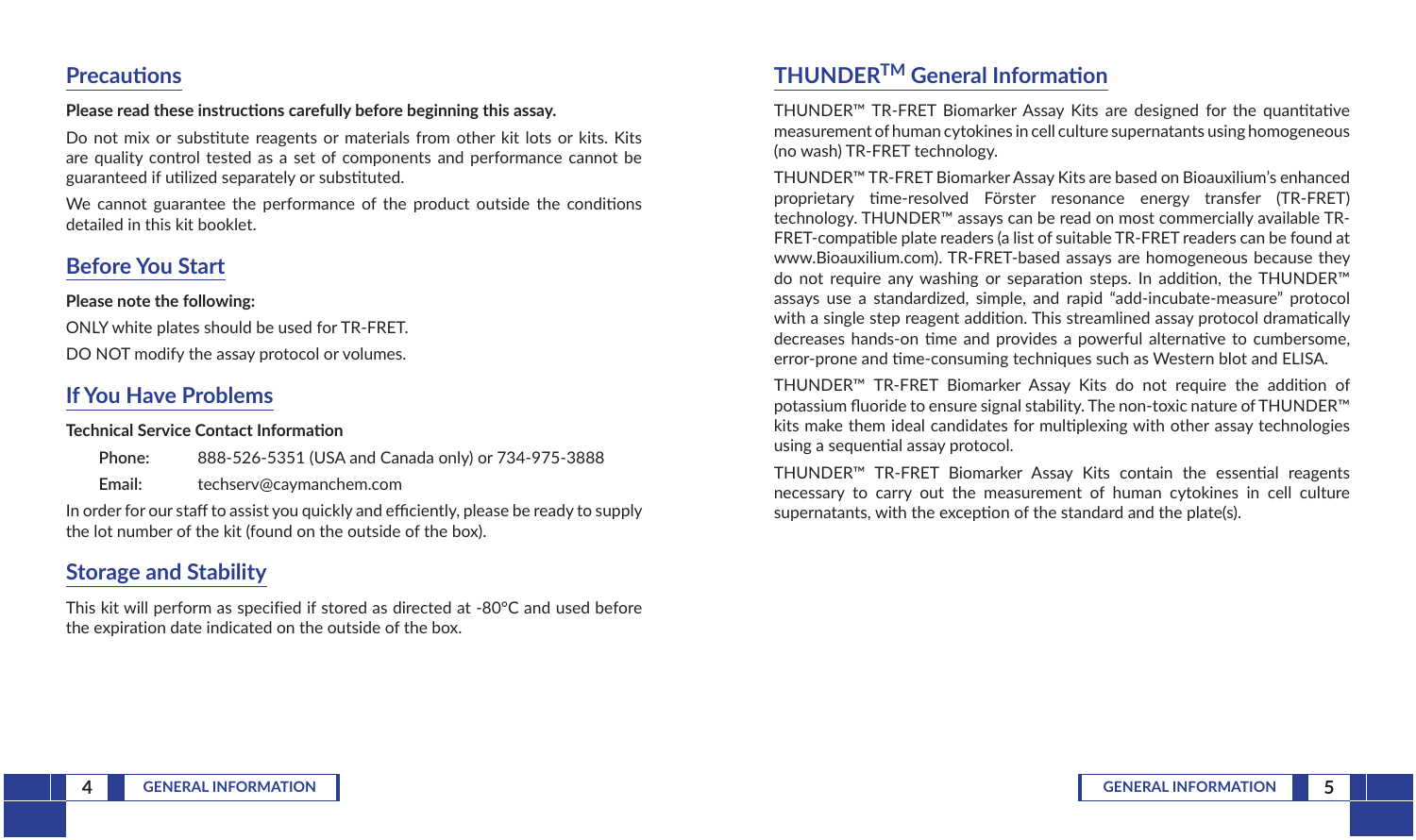### **Materials Needed But Not Supplied**

- 1. A plate reader equipped with a TR-FRET option
- 2. Adjustable pipettes: multichannel or repeating pipettor recommended
- 3. A source of ultrapure water, with a resistivity of 18.2 MΩ·cm and total organic carbon (TOC) levels of <10 ppb, is recommended. Pure water glass-distilled or deionized - may not be acceptable. *NOTE: UltraPure Water is available for purchase from Cayman (Item No. 400000).*
- 4. Low-volume 384-well, or half-area 96-well, white plates
- 5. Recombinant human TNF-α standard, available from R&D Systems® (Catalog No. 210-TA).
- 6. Adhesive sealing film for plates

# **INTRODUCTION**

# **Background**

TNF-α is a cytokine and member of the TNF/TNF receptor (TNFR) cytokine superfamily.1 TNF-α is produced as a 233-amino acid transmembrane precursor protein from which mature, 157-amino acid soluble TNF- $\alpha$  is formed.<sup>2</sup> It is primarily produced by activated macrophages but can also be produced by a variety of other cells, such as T cells, natural killer cells, and osteoblasts.3,4 TNF-α binds to and activates its receptors, TNFR1 and TNFR2, which are associated with intracellular protein complexes that activate caspases to induce cell death, induce p38 MAPK signaling, and initiate NF-κB or AP-1-mediated transcription of immune and inflammatory mediators.5 TNF-α promotes inflammation partly by inducing endothelial cells to express adhesion molecules, COX enzymes, and pro-coagulant factors.<sup>4</sup> TNF- $\alpha$  is produced in the inflamed tissues of patients with inflammatory diseases such as rheumatoid arthritis, and neutralizing antibodies to TNF-α reduce the levels of TNF-α *in vitro* and in mouse models of the disease.<sup>4</sup> Additionally, anti-TNF- $\alpha$  monoclonal antibodies are used to inhibit the actions of TNF-α in patients with chronic inflammatory disorders.<sup>6</sup> *Tnf-/-* mice exhibit increased susceptibility to certain microbial infections and lack resistance to leishmaniasis, indicating a role in infectious disease resistance.<sup>5</sup> *Tnf* knockout mice are also resistant to certain types of cancer, including chemically induced skin carcinogenesis.1 Exogenous TNF-α induces death of cancer cells *in vitro*, as well as disrupts tumor vascularization and induces necrosis *in vivo*, but it has tumor promoting properties when produced in the cancer microenvironment.<sup>1,7</sup>

# **About This Assay**

This TNF-α (human) TR-FRET Biomarker Assay Kit uses a homogenous TR-FRET sandwich immunoassay method amenable to rapid measurement of TNF-α levels in cell culture supernatants. The standard curve spans a dynamic range of 13- 10,000 pg/ml and a lower limit of quantification (LLOQ) of 62 pg/ml using the assay buffer included in the kit with laser excitation. The amount of reagents provided is sufficient for testing either 96 or 480 wells, depending on the size of the kit.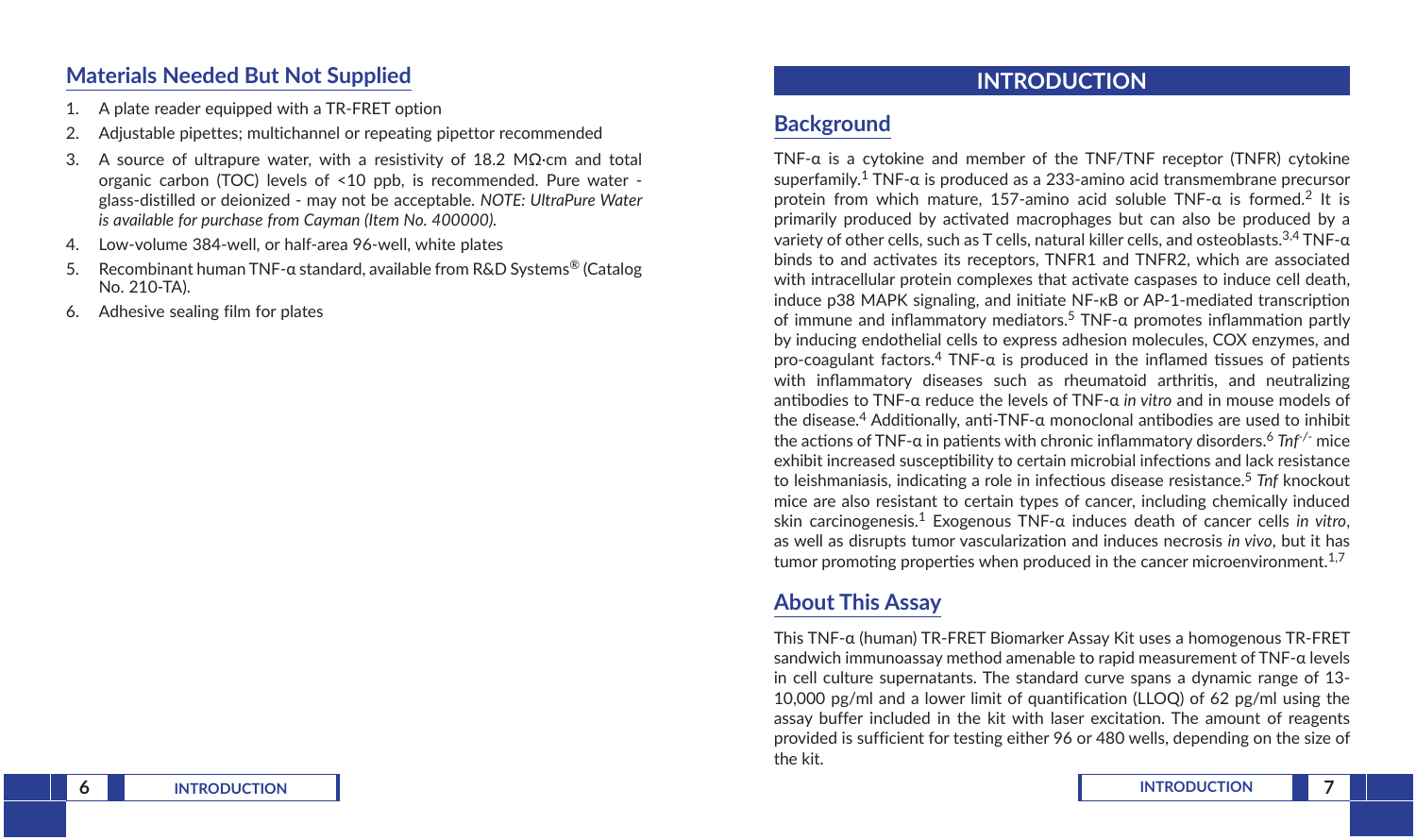## **Principle Of This Assay**

This assay is a homogenous TR-FRET-based sandwich immunoassay (Figure 1, below). Native or recombinant human TNF-α in cell culture supernatant samples is detected with a pair of fluorophore-labeled antibodies reactive to human TNF-α.



#### **Figure 1. Schematic of the TR-FRET biomarker assay principle**

The first antibody is labeled with a long-lifetime donor fluorophore (a europium chelate; Eu-Ab) and the second with a far-red acceptor fluorophore (FR-Ab). The binding of the two labeled antibodies to distinct epitopes on the target cytokine takes place in solution and brings the two dyes into close proximity. Excitation of the donor Eu chelate molecules with a flash lamp (320 or 340 nm) or laser (337 nm) triggers a FRET from the donor to the acceptor molecules, which, in turn, emit a TR-FRET signal at 665 nm. The signal at 665 nm is proportional to the concentration of human TNF-α in the cell culture supernatant. Residual energy from the Eu chelate generates light at 615 nm.

TR-FRET assays exhibit very low background fluorescence levels and high signal-to-background (S/B) ratios. The data can be expressed and analyzed as either the signal at 665 nm or the 665 nm/615 nm ratio. The ratiometric measurement further increases assay reproducibility and robustness.

### **PRE-ASSAY PREPARATION**

### **Reagent Preparation**

*The instructions described below are for testing the entire number of wells in each kit. Adjust volumes accordingly when testing fewer wells. Prepare only as much reagent as is needed on the day of the assay.*

*Bring all reagents to room temperature prior to use.*

*Centrifuge all tubes before use to improve recovery of content (2,000 x g, 10-15 seconds).*

*Use ultrapure water (18 MΩ·cm) to dilute the Assay Buffer 2 (5X).*

*NOTE: It is recommended to test all standards in triplicate and samples at least in duplicate.*

#### 1. **Assay Buffer 2 (1X)**

Mix the Assay Buffer 2 (5X) (Item No. 400296) end-over-end before use. The thawed Assay Buffer 2 (5X) will be stable for 1-2 weeks when stored at 4°C or for longer periods of time when stored at -80°C.

Add 1 ml (96 wells) or 3 ml (480 wells) of Assay Buffer 2 (5X) with 4 ml (96 wells) or 12 ml (480 wells) of ultrapure water. Store unused Assay Buffer 2 (1X) at 4°C; it will be stable for approximately two days.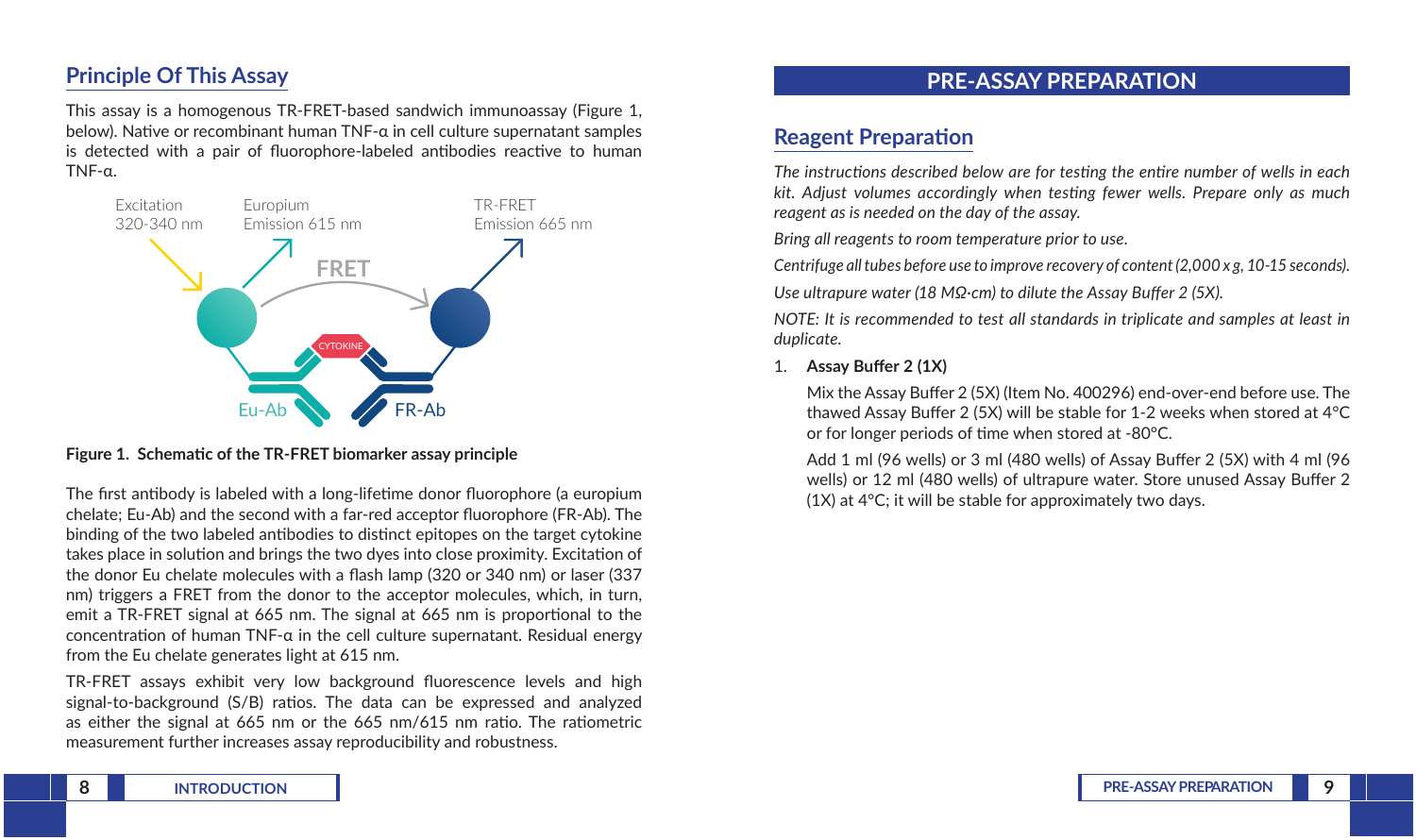#### **2. TNF-α Standard Serial Dilutions**

Recombinant human TNF-α is not included in the kit. The kit has been validated using recombinant human TNF-α from R&D Systems® (Catalog No. 210-TA) in a comparable manner. Other commercial recombinant human TNF-α proteins may also work but have not been tested with the kit.

Prepare standard solutions just before use and use within one hour. Do NOT store the standard solutions.

Each well requires 15 µl of serially diluted standards.

Reconstitute the analyte following the manufacturer's instructions (typically 100-200 µg/ml) to create a stock solution. Dilute the stock solution in either Assay Buffer 2 (1X) or culture medium containing 10% FBS, depending on which will be used for the standard curve dilutions, to create a 1 µg/ml TNF-α working stock solution. The working stock solution will be used to prepare a standard dilution series.

*NOTE: If all of the working stock solution will not be used within one hour, aliquot into screw-capped polypropylene vials and store at -80*°*C for long-term storage. The undiluted stock solution may also be stored at -80°C.*

To prepare the standard solutions for use: obtain 12 clean test tubes and label them #1-12. Alternatively, serial dilutions can be conducted using a 96-well polypropylene plate.

Prepare serial dilutions for the standard curve as indicated in Table 1, on page 11, using either Assay Buffer 2 (1X) or culture medium containing 10% FBS. Change the pipette tip between each standard dilution. Mix each tube thoroughly between each transfer.

| <b>Tube</b>    | Volume of TNF-a<br><b>Standard</b>       | Volume of Assay Buffer 2 (1X) OR<br>Culture Medium + 10% FBS (µl) | TNF-a in standard curve (g/ml<br>in 15 $\mu$ I) |
|----------------|------------------------------------------|-------------------------------------------------------------------|-------------------------------------------------|
| $\mathbf{1}$   | 10 µl diluted<br>TNF- $\alpha$ (1 µg/ml) | 90                                                                | $1.0E - 7$                                      |
| $\overline{2}$ | 30 µl of tube 1                          | 70                                                                | $3.0E - 8$                                      |
| 3              | 30 µl of tube 2                          | 60                                                                | $1.0E-8$                                        |
| $\overline{4}$ | $30 \mu l$ of tube 3                     | 70                                                                | $3.0E-9$                                        |
| 5              | 30 µl of tube 4                          | 60                                                                | $1.0E-9$                                        |
| 6              | $30 \mu$ of tube 5                       | 70                                                                | $3.0E-10$                                       |
| $\overline{7}$ | 30 µl of tube 6                          | 60                                                                | 1.0E-10                                         |
| 8              | 30 µl of tube 7                          | 70                                                                | $3.0E-11$                                       |
| 9              | 30 µl of tube 8                          | 60                                                                | 1.0E-11                                         |
| 10             | 30 µl of tube 9                          | 70                                                                | $3.0E-12$                                       |
| 11             | 30 µl of tube 10                         | 60                                                                | 1.0E-12                                         |
| $12*$          | $\overline{0}$                           | 70                                                                | $\Omega$                                        |

#### **Table 1. Standard curve serial dilutions**

\*In order to calculate the limit of detection (LOD), three additional zero-standard tubes per plate should be prepared and assayed in triplicate.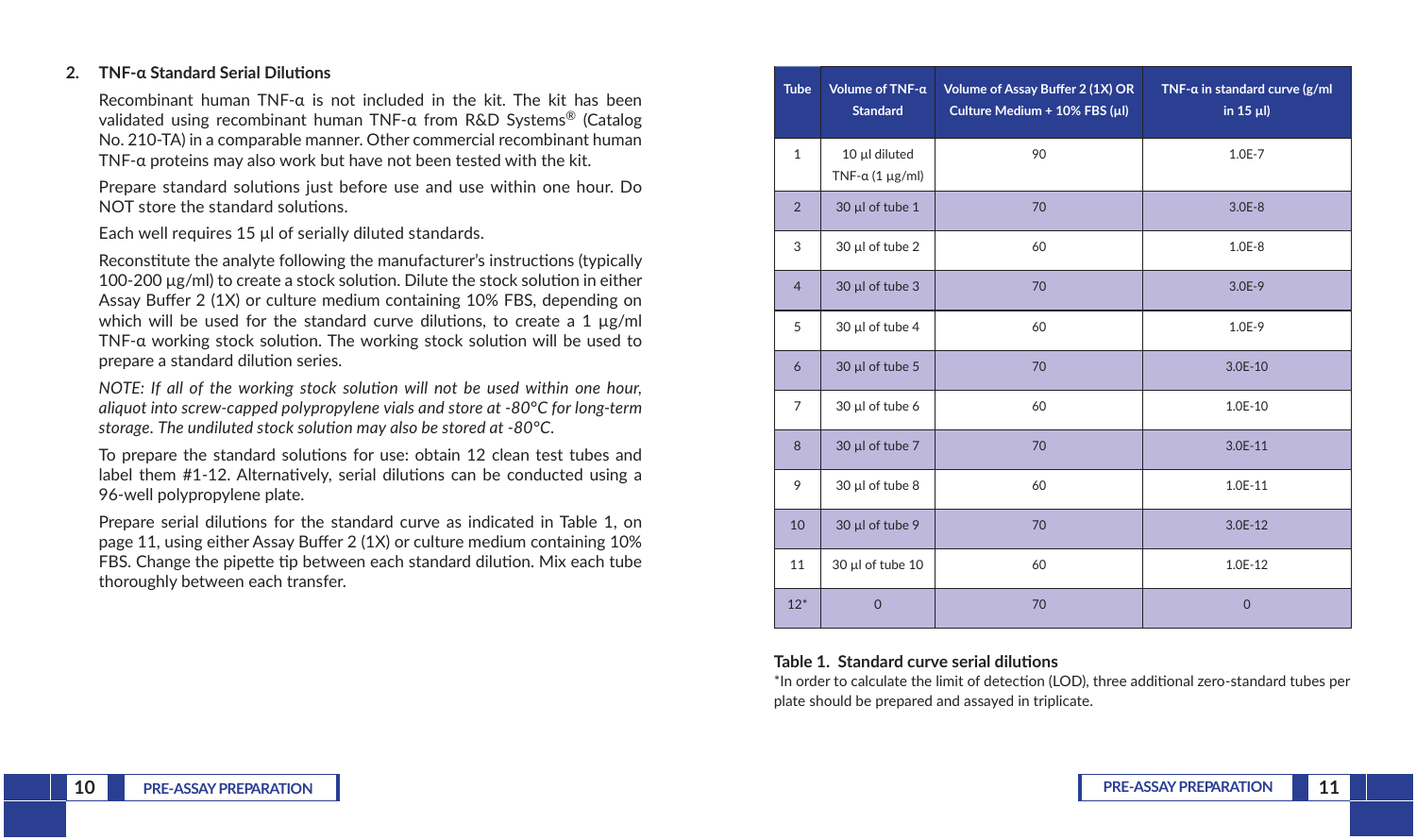#### **3. Antibody Detection Mix (4X)**

*NOTE: Due to the low reagent volumes, the antibodies are diluted with Assay Buffer 2 (1X) directly in the vial when assaying only 96 wells.*

*NOTE: Each well requires 5 µl of Antibody Detection Mix (4X).*

Prepare and mix just before use.

**Antibody Detection Mix (4X) (96 wells)**: Add 255 µl of Assay Buffer 2 (1X) into the vial containing 5 µl of Europium-Labeled TNF-α Antibody (Eu-Ab) (Item No. 400284). Add 240 µl of Assay Buffer 2 (1X) into the vial containing 20 µl of Acceptor-Labeled TNF-α Antibody (FR-Ab) (Item No. 400285). Gently mix the diluted Eu-Ab and FR-Ab solutions together.

#### **OR**

**Antibody Detection Mix (4X) (480 wells)**: Gently mix 25 µl of Eu-Ab (Item No. 400284) with 1,275 µl of Assay Buffer 2 (1X). Gently mix 100 µl of FR-Ab (Item No. 400285) with 1,200 ul of Assay Buffer 2 (1X). Gently mix the diluted Eu-Ab and FR-Ab solutions together.

Store unused Antibody Detection Mix (4X) at 4°C; it will be stable for approximately two days. If all unused Antibody Detection Mix (4X) will not be used within two days, aliquot and store at -80°C. Avoid repeated freeze/thaw cycles.

### **Sample Preparation**

Each well requires 15 µl of sample (cell culture supernatant).

After collection, place the samples at 4°C and assay immediately or aliquot and store at -80°C.

Avoid repeated freeze/thaw cycles. Thaw samples at room temperature. Do NOT use a water bath to thaw samples.

Prepare serial dilutions using the same media used to culture the cells. If the analyte concentration in the sample possibly exceeds the highest point of the standard curve, prepare one or more 10-fold dilutions of the sample.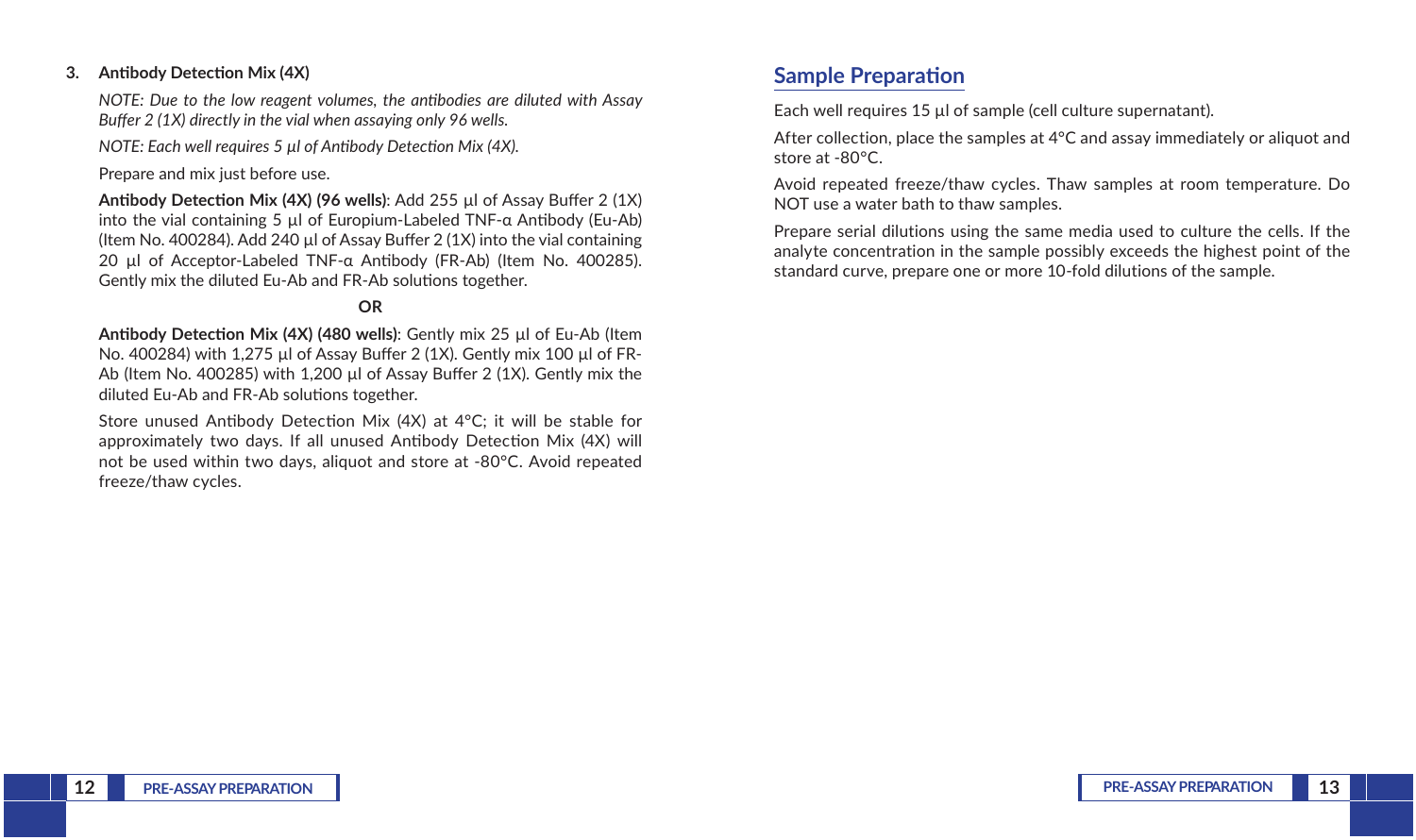### **ASSAY PROTOCOL**

# **Workflow**

The THUNDER™ TR-FRET Cell Signaling Assay workflow consists of a one-step assay reagent addition followed by an incubation period.



#### **Figure 2. Assay workflow**

# **Performing the Assay**

*Samples and standards MUST be assayed at least in duplicate (triplicate recommended) each time the assay is performed.*

*When loading reagents in the low-volume 384-well microplate, change pipette tips between each standard or sample addition and after each set of reagents.*

*If using a multichannel pipettor, always use a new disposable reagent reservior.*

*When reagents are added to the microplate, ensure the liquids are at the bottom of the well.*

- 1. Add 15 µl of each working standard or 15 µl of the supernatant sample to the designated wells.
- 2. Add 5 µl of Antibody Detection Mix (4X) to each of the assay wells.
- 3. Cover the plate with adhesive plate-sealing film and incubate for 2 hours at room temperature.
- 4. Gently remove the adhesive plate-sealing film. Read the plate on a TR-FRETcompatible microplate reader (see Table 2, page 15).

*NOTE: The same plate can be read several times without a negative effect on the assay performance.*

## **TR-FRET Plate Reader Settings**

We recommend reading the TR-FRET assays at two wavelengths, detecting both the emission from the Eu chelate donor fluorophore at 615 nm and the acceptor fluorophore at 665 nm. Table 2, below, provides instrument settings to be used as guidelines.

|                           | TR-FRET-compatible Plate Reader |                    |  |
|---------------------------|---------------------------------|--------------------|--|
| Parameter                 | <b>Flash lamp excitation</b>    | Laser excitation   |  |
| <b>Excitation filter</b>  | 320 nm (or 340 nm)              | N/A                |  |
| <b>Emission filter</b>    | 615 nm (or 620 nm)              | 615 nm (or 620 nm) |  |
| Delay time                | $90 \mu s$                      | $50 \mu s$         |  |
| Flash energy level        | 100% or High                    | 100%               |  |
| Number of flashes         | 100-200                         | 20                 |  |
| Window (integration time) | $300 \mu s$                     | $100 \mu s$        |  |

**Table 2. Recommended TR-FRET plate reader settings**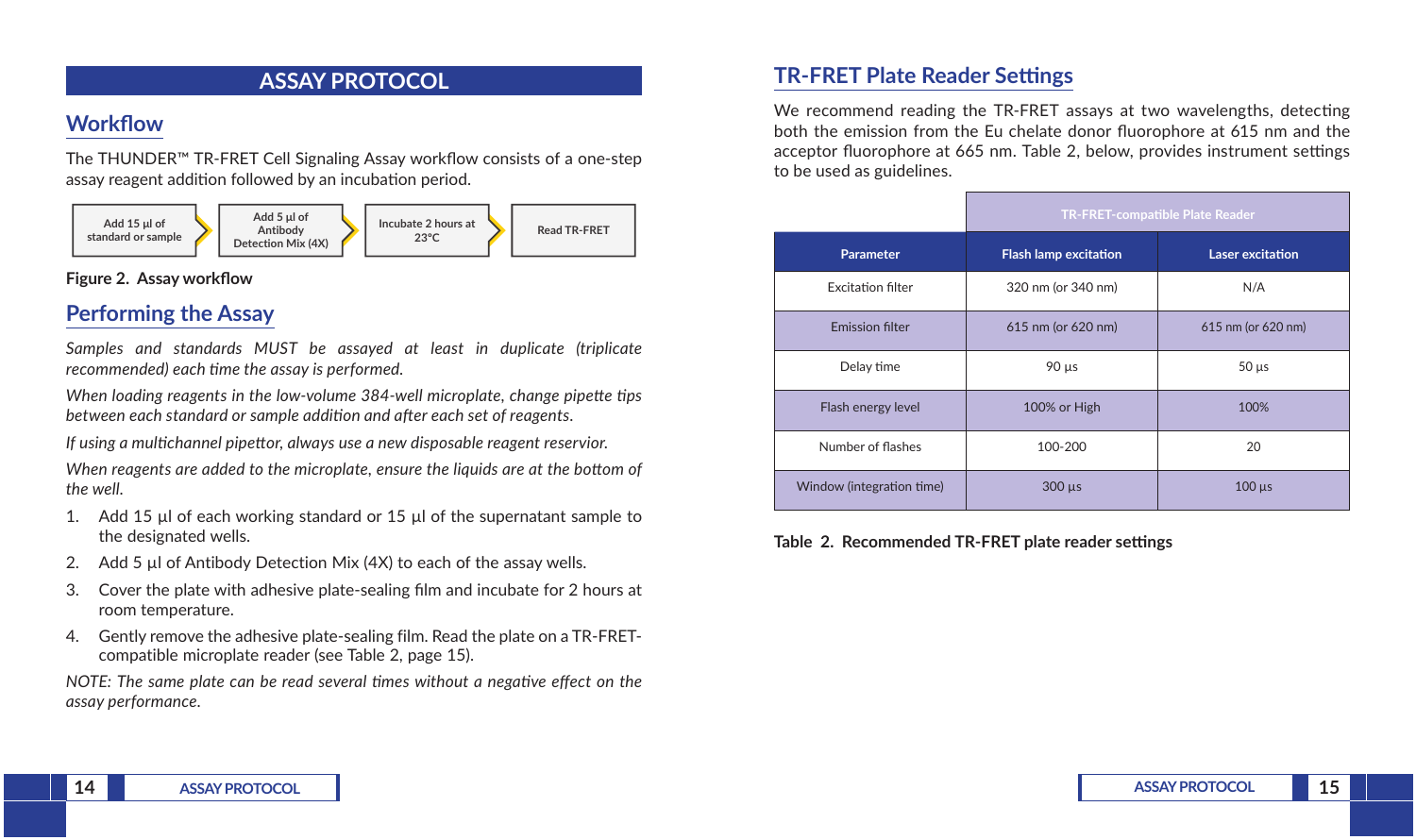### **ANALYSIS**

## **Calculations**

*Because the TR-FRET signal is read in a time-resolved manner, background subtraction is usually not necessary.*

*Do not use a value of zero for the zero standard. Use the actual background values obtained with the zero standard.*

*If samples have been diluted, the concentration read from the standard curve must be multiplied by the dilution factor.*

1. TR-FRET data are typically calculated and presented ratiometrically using the following formula:

### **[(665 nm/615 nm) x 1,000]**

- 2. Calculate the TR-FRET ratio for each well. Alternatively, the signals at 665 nm can be used directly to analyze the data.
- 3. Create a standard curve by analyzing the data according to a nonlinear regression using the four-parameter logistic equation (sigmoidal doseresponse curve with variable slope) and a  $1/Y<sup>2</sup>$  data weighting. For correct analysis, the highest standard point should be removed from the curve if it is present after the hook point (*i.e.*, if it shows lower counts compared to the next standard).

## **Performance Characteristics**

### **Representative Data**



**Figure 3. Typical standard curve using lamp excitation** Data represent the mean ± standard deviation of triplicate measurements (three wells) for each standard dilution. The highest standard (1.0E-7) was omitted from the standard curve. The data was generated using a low-volume 384-well white plate read with an EnVision® Multilabel Plate Reader equipped with a TR-FRET option.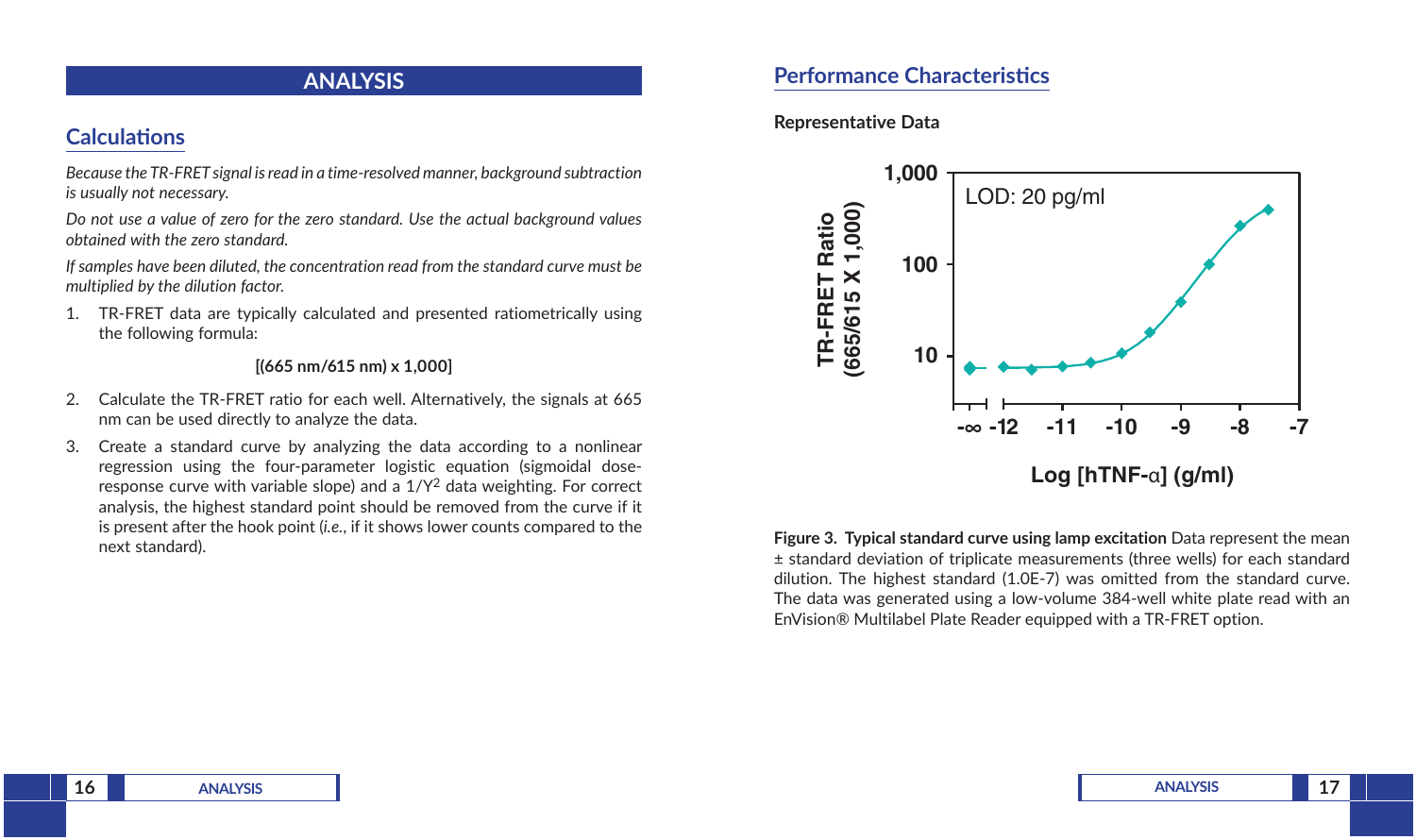

**Figure 4. Typical standard curve using laser excitation** Data represent the mean ± standard deviation of triplicate measurements (three wells) for each standard dilution. The highest standard (1.0E-7) was omitted from the standard curve. The data was generated using a low-volume 384-well white plate read with an EnVision® Multilabel Plate Reader equipped with a TR-FRET option.

### **Sensitivity**

The limit of detection (LOD) was calculated by adding two standard deviations to the mean background counts of 12 zero-standard replicates and calculating the corresponding concentration on the standard curve.

The lower limit of quantification (LLOQ) was calculated by adding 10 standard deviations to the mean background counts of 12 zero-standard replicates and calculating the corresponding concentration on the standard curve.

|                             | Assay Buffer 2 (1X) |      | <b>DMEM</b><br>+10% FBS |      | <b>RPMI</b><br>+10% FBS |      |
|-----------------------------|---------------------|------|-------------------------|------|-------------------------|------|
|                             | Laser               | Lamp | Laser                   | Lamp | Laser                   | Lamp |
| # of Standard Curves        | 9                   | 9    | 6                       | 6    | 6                       | 6    |
| Standard Curves LOD (pg/ml) | 13                  | 20   | 31                      | 42   | 18                      | 35   |
| LLOQ (pg/ml)                | 62                  | 114  | 144                     | 215  | 75                      | 171  |

**Table 3. Sensitivity of the TNF-α (human) TR-FRET Assay Kit**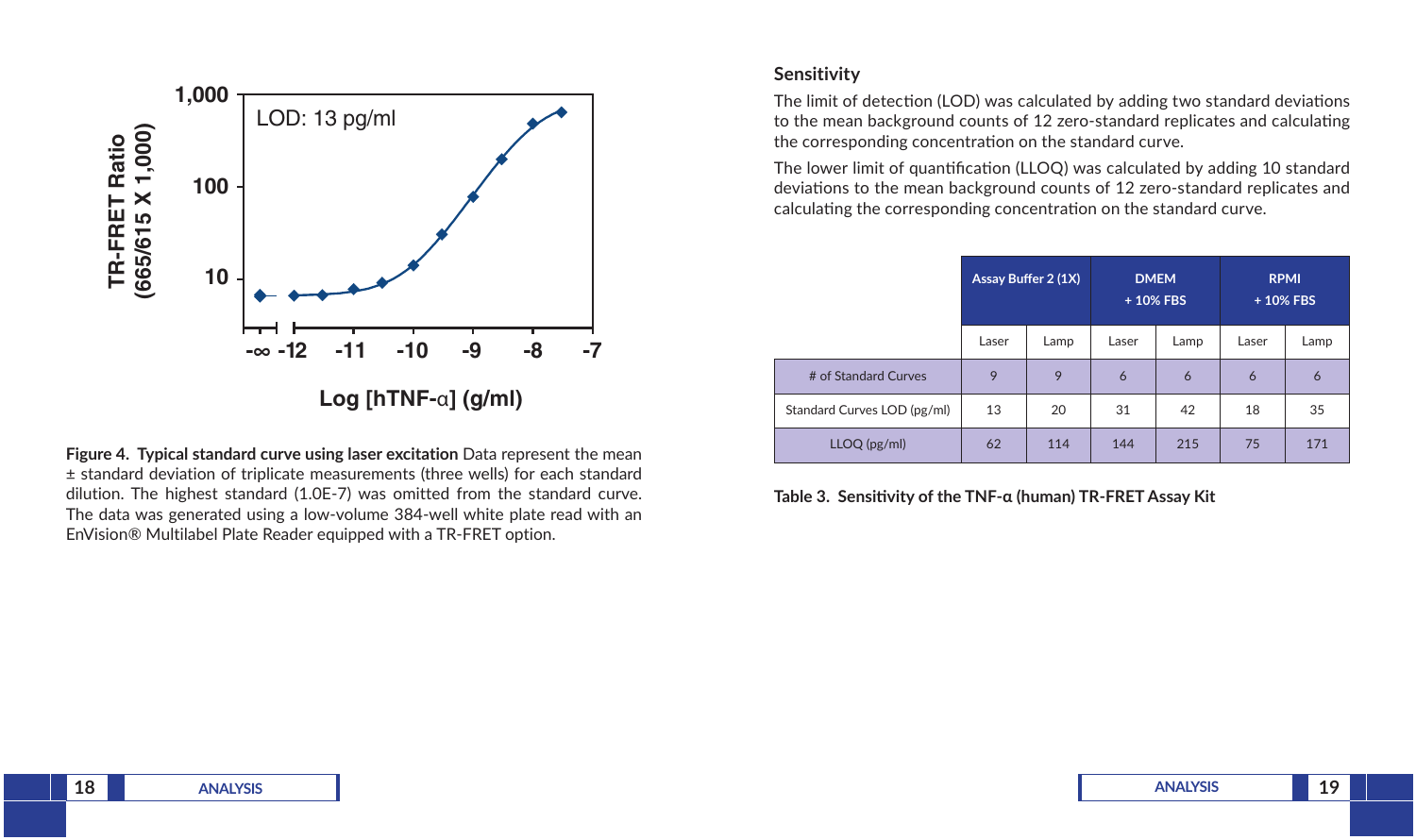### **Precision**

#### **Intra-assay precision:**

Three samples of known concentration (low, medium, high) were tested twenty times each on the same plate to assess intra-assay precision. The assay was run in a 384-well plate with the standards and samples prepared in Assay Buffer 2 (1X). The resulting low %CV (<10%) for each sample indicates good reproducibility within an assay.

|                    | <b>Sample Concentration</b> |               |             |
|--------------------|-----------------------------|---------------|-------------|
|                    | Low                         | <b>Medium</b> | <b>High</b> |
| # of Samples       | 21                          | 21            | 21          |
| Mean (pg/ml)       | 753                         | 2,117         | 11,359      |
| SD (pg/ml)         | 54                          | 65            | 629         |
| CV (%) Intra-Assay | 7.2                         | 3.1           | 5.5         |

**Table 4. Intra-assay precision**

### **Inter-assay precision:**

Three samples of known concentration were tested in separate assays to assess inter-assay precision. A total of seven independent experiments were performed by two operators using two different kit lots: The assay was run in 384-well plates with the standards and samples prepared in Assay Buffer 2 (1X) and tested in triplicate. The resulting low %CV (<10%) for each sample indicates good reproducibility between assays.

|                    | <b>Sample Concentration</b> |               |             |
|--------------------|-----------------------------|---------------|-------------|
|                    | Low                         | <b>Medium</b> | <b>High</b> |
| # of Samples       | 30                          | 30            | 30          |
| Mean (pg/ml)       | 842                         | 2,408         | 9,991       |
| SD (pg/ml)         | 61                          | 204           | 890         |
| CV (%) Intra-Assay | 8.9                         | 8.5           | 7.3         |

**Table 5. Inter-assay precision**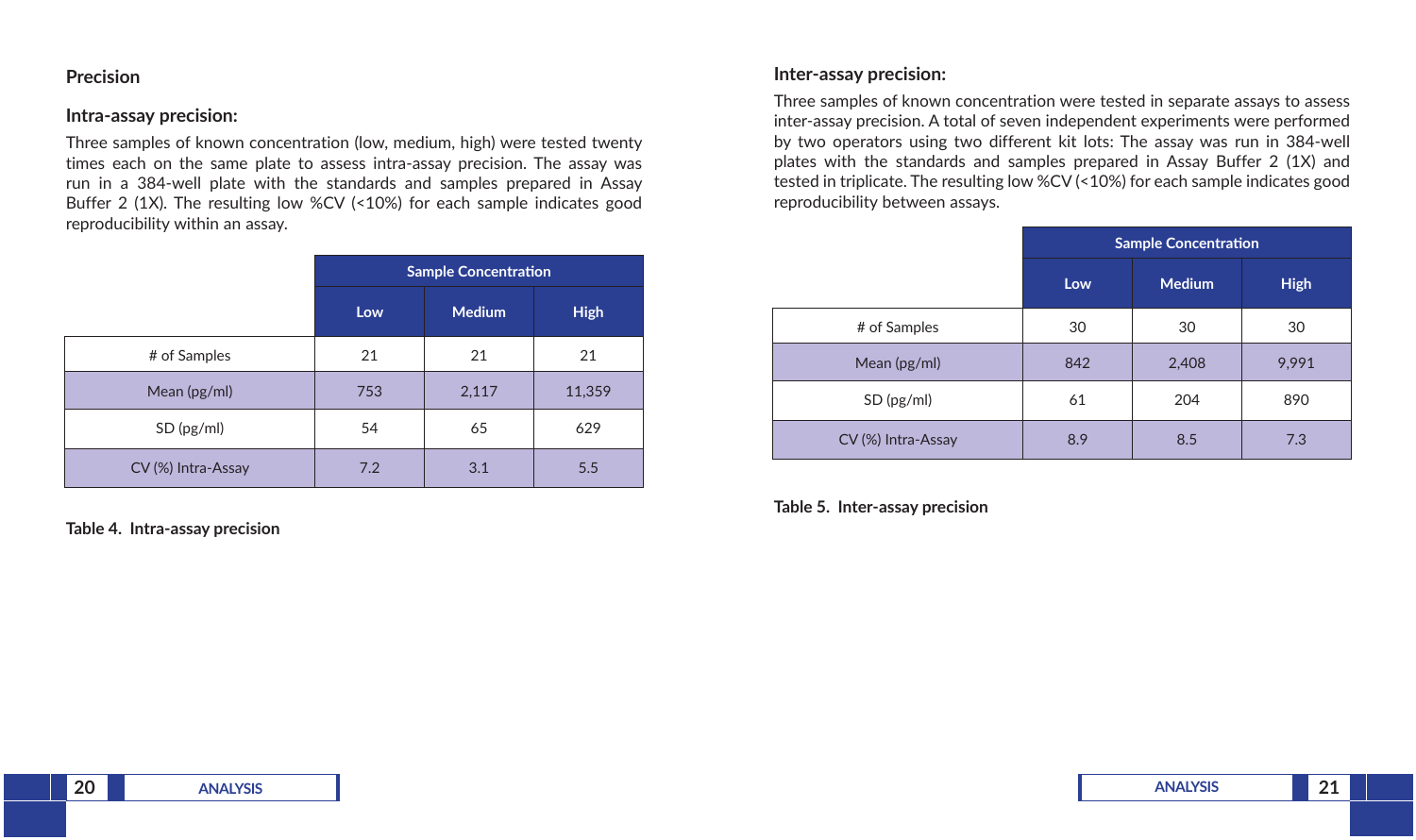### **Recovery**

To assess the accuracy of the assay, spike-to-recovery experiments were conducted using Assay Buffer 2 (1X) and culture media. Each assay consisted of one standard curve and three spike concentrations (low, medium, high) assayed in triplicate in Assay Buffer 2 (1X), DMEM (supplemented with 10% FBS), or RPMI (supplemented with 10% FBS). The percent recovery is reported as the mean concentration of nine wells determined using a standard curve prepared in the corresponding diluent. The data shows recovery values within the range of 80-120% demonstrating assay accuracy.

|                       | <b>Spike Level</b> | <b>Expected</b><br>(pg/ml) | <b>Observed</b><br>(pg/ml) | % Recovery |
|-----------------------|--------------------|----------------------------|----------------------------|------------|
| Assay Buffer 2 (1X)   | High               | 10,000                     | 11,560                     | 116        |
|                       | Medium             | 3,000                      | 3,513                      | 117        |
|                       | Low                | 1,000                      | 944                        | 94         |
| <b>DMEM + 10% FBS</b> | High               | 10,000                     | 8,268                      | 83         |
|                       | Medium             | 3,000                      | 2,641                      | 88         |
|                       | Low                | 1,000                      | 858                        | 86         |
| $RPMI + 10\% FBS$     | High               | 10,000                     | 10,184                     | 102        |
|                       | Medium             | 3,000                      | 3,361                      | 112        |
|                       | Low                | 1,000                      | 879                        | 88         |

**Table 6. Recovery in assay buffer or culture media**

### **Linearity**

To assess the linearity of the assay, a high concentration of TNF-α was spiked into culture medium supplemented with 10% FBS and diluted with the same culture medium with 10% FBS. The assay was run in a 384-well plate with standards prepared in the same type of supplemented culture medium. Each sample was measured in triplicate. Data shows recovery values within 80-120% confirming assay linearity.

|                       | <b>Expected</b><br>(pg/ml) | Observed (pg/ml) | % Recovery |
|-----------------------|----------------------------|------------------|------------|
| DMEM + 10% FBS        | 25,000                     | 26,175           | 105        |
|                       | 12,500                     | 12,614           | 101        |
|                       | 6,250                      | 6,214            | 99         |
|                       | 3,125                      | 3,581            | 115        |
|                       | 1,563                      | 1,726            | 110        |
| <b>RPMI + 10% FBS</b> | 25,000                     | 29,184           | 117        |
|                       | 12,500                     | 15,006           | 120        |
|                       | 6,250                      | 7,142            | 114        |
|                       | 3,125                      | 3,652            | 117        |
|                       | 1,563                      | 1,817            | 116        |

**Table 7. Dilutional linearity in culture medium**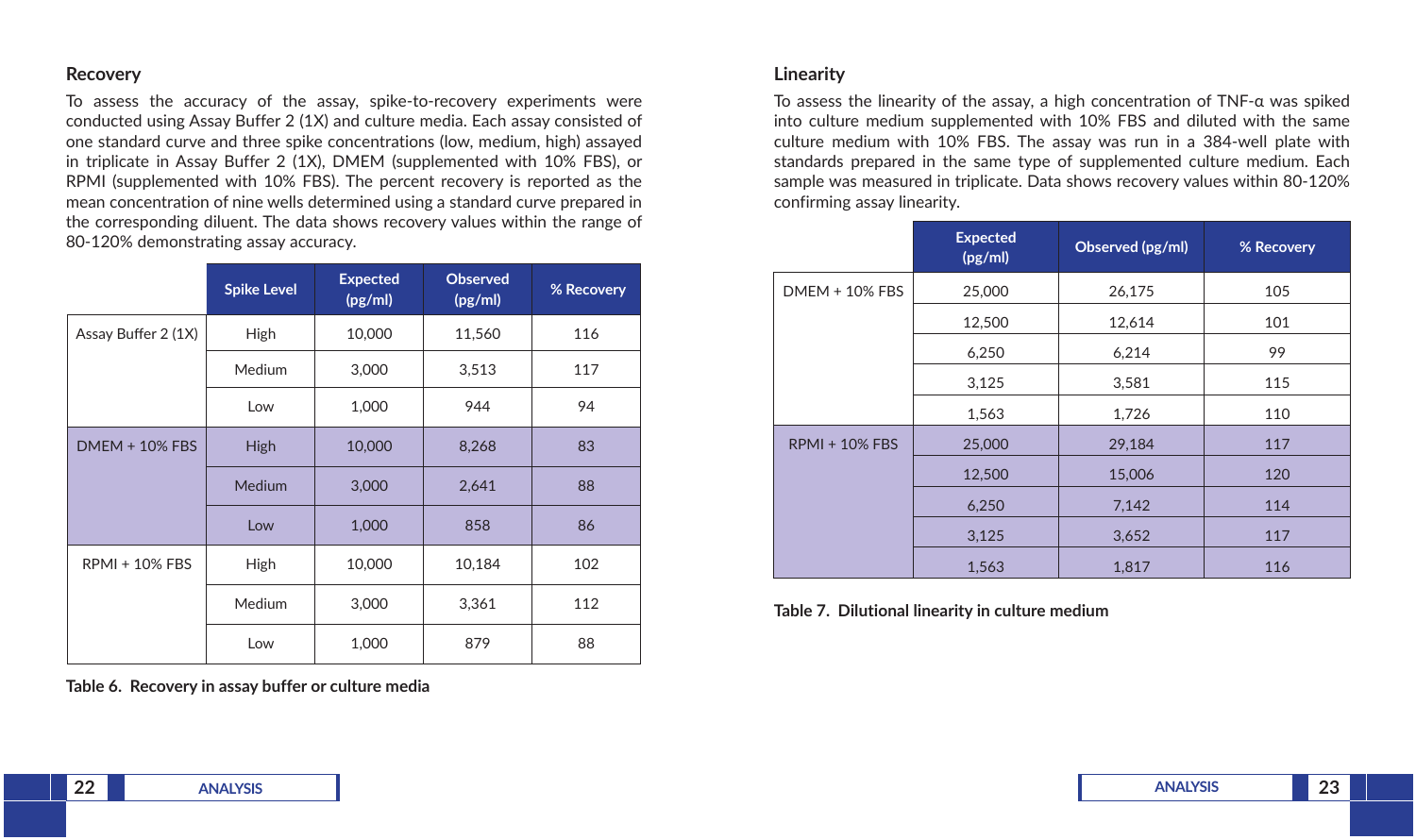| <b>Assay Summary</b>                    |                                     |                                  |  |
|-----------------------------------------|-------------------------------------|----------------------------------|--|
| <b>Assay Type</b>                       |                                     | Homogeneous sandwich immunoassay |  |
| Format                                  |                                     | 384-well plate                   |  |
| Hands-on Time                           |                                     | 15 minutes                       |  |
| <b>Incubation Time</b>                  |                                     | 2 hours                          |  |
| Sample Type (Volume)                    | Cell culture supernatant $(15 \mu)$ |                                  |  |
| Specificity                             | Native and recombinant human TNF-a  |                                  |  |
|                                         | Laser excitation                    | Lamp excitation                  |  |
| Limit of Detection<br>(LOD)             | $13$ pg/ml                          | $20$ pg/ml                       |  |
| Lower Limit of<br>Quantification (LLOQ) | $62$ pg/ml                          | $114$ pg/ml                      |  |
| $EC_{50}$ Value                         | $8.6$ ng/ml                         | $12$ ng/ml                       |  |
| <b>Dynamic Range</b>                    | 13-30,000 pg/ml                     | 20-30,000 pg/ml                  |  |

**Table 8. Assay validation summary for the TNF-α (human) TR-FRET Biomarker Assay Kit** 

## **RESOURCES**

### **References**

- 1. Balkwill, F. TNF-α in promotion and progression of cancer. *Cancer Metastasis Rev.* **25(3)**, 409-416 (2006).
- 2. Kriegler, M., Perez, C., DeFray, K., *et al.* A novel form of TNF/cachectin is a cell surface cytotoxic transmembrane protein: Ramifications for the complex physiology of TNF. *Cell* **53(1)**, 45-53 (1988).
- 3. Tang, P., Hung, M., and Klostergaard, J. Human pro-tumor necrosis factor is a homotrimer. *Biochem.* **35(25)**, 8216-8225 (1996).
- 4. Bradley, J.R. TNF-mediated inflammatory disease. *J. Pathol.* **214(2)**, 149-160 (2008).
- 5. Idriss, H.T. and Naismith, J.H. TNFα and the TNF receptor superfamily: Structure-function relationship(s). *Microsc. Res. Tech.* **50(3)**, 184-195 (2000).
- 6. Slevin, S.M. and Egan, L.J. New insights into the mechanisms of action of anti-tumor necrosis factor-α monoclonal antibodies in inflammatory bowel disease. *Inflamm. Bowel Dis.* **21(12)**, 2909-2920 (2015).
- 7. Josephs, S.F., Ichim, T.E., Prince, S.M., *et al.* Unleashing endogenous TNFalpha as a cancer immunotherapeutic. *J. Transl. Med.* **16(1)**, 242 (2018).